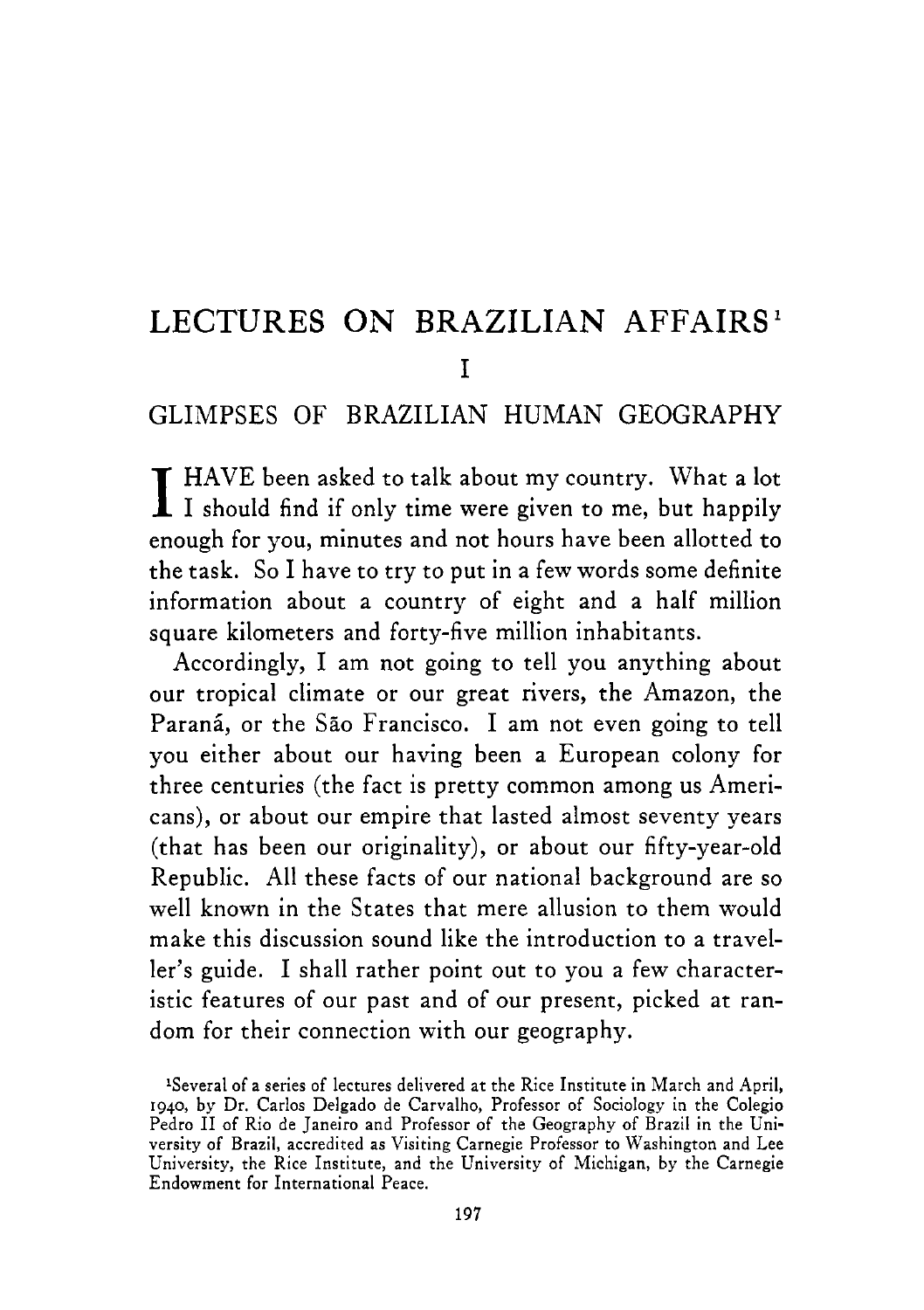#### I. TWO HISTORICAL FACTS

The first historical event I intend to submit for your consideration is that our frontiers were traced before we had been discovered. It is not strictly true to say *we,* because at that time *we* were in Portugal. This requires some explanation. As the discoveries of Columbus were possible causes of conflict between Spain and Portugal, Alexander VI, the Spanish Pope, divided the Western World from that of the East by the so-called Demarcation Line of **1493.** The undiscovered part of the world was to be divided between Spain and Portugal with the imaginary line placed about one hundred leagues west of the Azores and Cape Verde Islands.

It is said that the Portuguese already had in their Archives of Overseas secret knowledge of the existence of continents in the Western World. Therefore they insisted on having an alteration of the Papal Bull, so that by direct negotiations of King John I1 of Portugal at Tordesillas in June **1494,** the Demarcation Line was pushed westward by over **370** leagues.

The Spaniards, lured by the isles of Central America, left unknown South America to the Portuguese, who six years later, on their way to India, landed on their allotment here just to set foot on the land secured by their diplomatic victory. There was no other inconvenience in the discovery of Brazil. Yet the Tordesillas Line would not explain the present extent of Brazilian territory if there had been no further "pushing back of the meridian," as we say.

The second historical event I wish to point out is the result, the happy result, of the great unhappiness of Portugal, known as the "Sixty Years' Captivity,'' during which the Spaniards of the Philippine dynasty ruled the dominions of the Portuguese.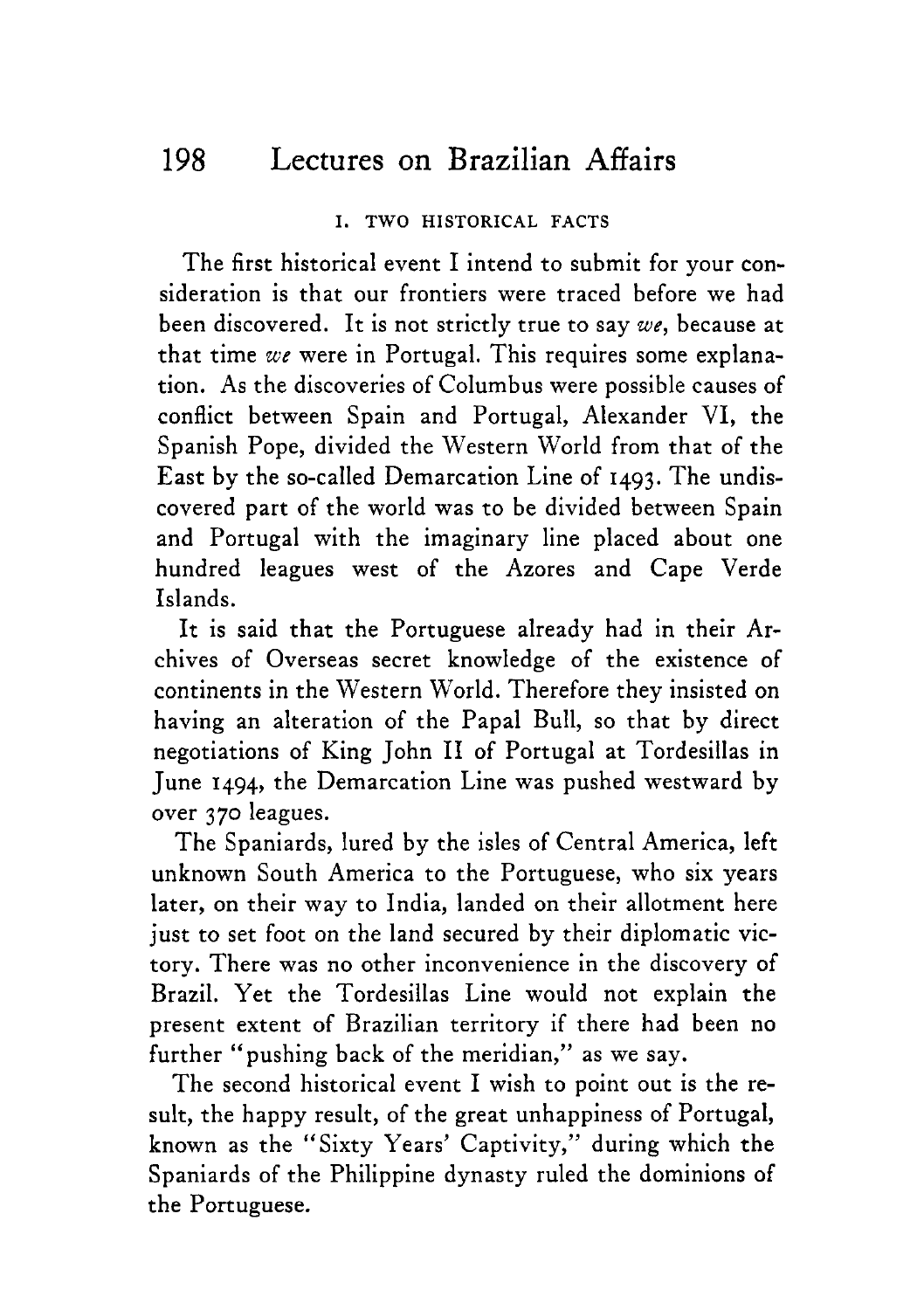Since Philip I1 ruled both Spain and Portugal, nobody paid any attention to the westward push of the Luso-Brazilians into the wilderness between 1580 and 1640. In these sixty years the sovereignty of the Portuguese State was lost, but the spirit of nationality did not abate; on the contrary, it seems that it took refuge in Brazil, where **a**  steady stream of Portuguese and even Spanish immigration began to worry the Spanish monarchy. Protected against Spain by being Spanish and against French ambition, Brazilian pioneers, the *bandeirantes,* began to raid the hinterland, taking no notice of the Demarcation Line, that was soon crossed and left behind by these spirited explorers and conquerors. After 1640, it was late for the Spaniards to recover the ground unwittingly lost to the Portuguese. The treaty of Madrid, in **1750,** recognized **a** *de facto* situation on the ground of the *uti possidetis.* The frontiers reached at that time obliterated the Tordesillas Line and outlined our present boundaries.

It is thus easy to understand that the primary geographical influence acting upon Brazilian history is that of geographical remoteness. It is the same principle we find in many colonial stories: the Brazilian settlements were far from Lisbon, as Britain was far from Rome, as New England was far from London, and the same fact acted in the same way. The autonomous institutions of the Portuguese isles of the Atlantic were applied to Brazil; captaincies were formed. A certain particularism was born that explains the federalism as a natural consequence of the traditions of our own past.

The local history of Pernambuco, Minas Geraes, and Sao Paulo is rich in episodes that illustrate the consequences of geographical remoteness. It took the indomitable strength of the mamelucos of Sao Paulo to keep together the different parts of the colony.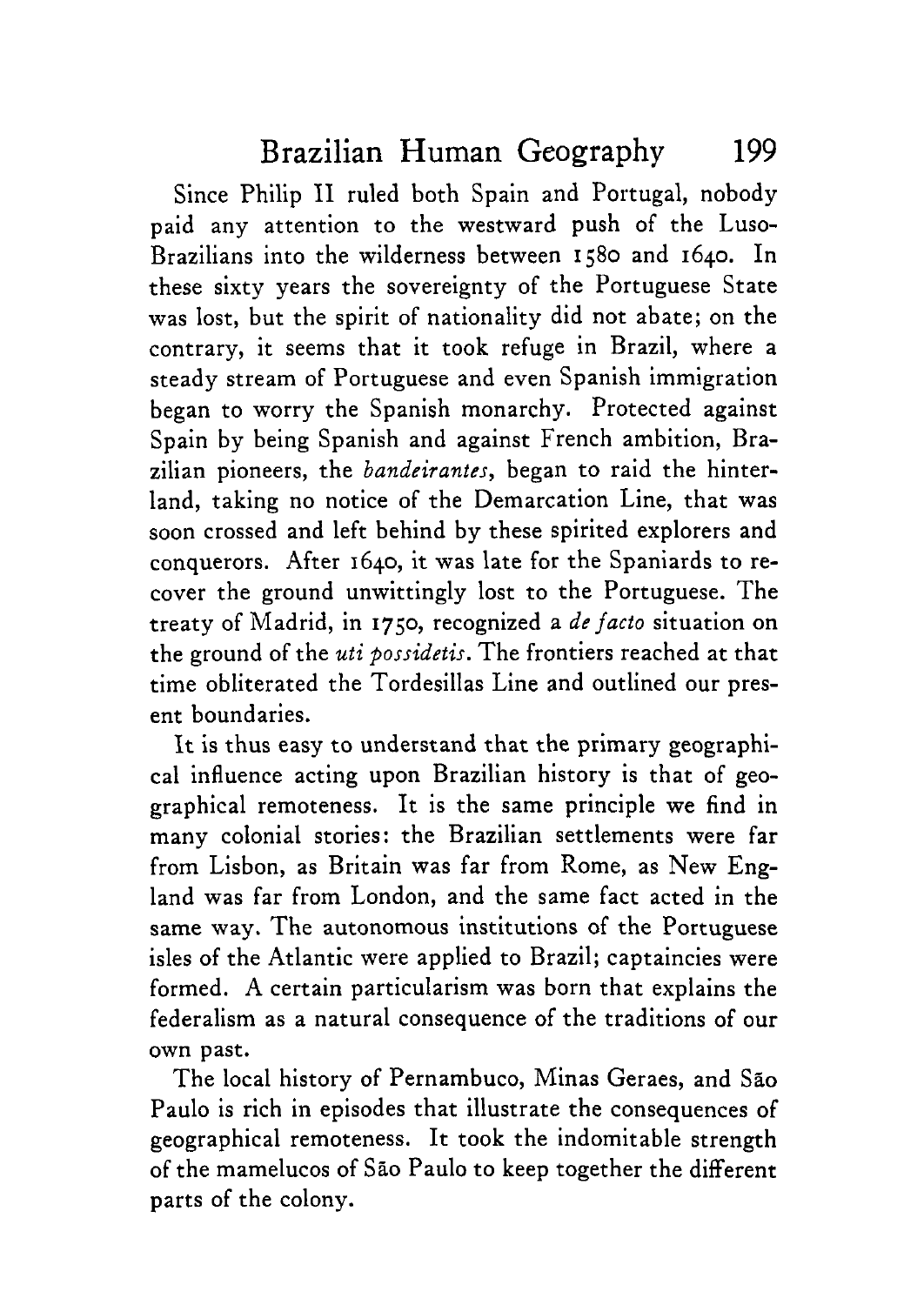During long years, the Brazilian historical centers, connected only by the sea, remained in isolation and acquired peculiar characteristics: Pernambuco appears to us as the symbol of republican and radical ideals, relentless throughout our history; Bahia is the watchtower of religious faith and Portuguese traditionalism; São Paulo carries the banner of liberalism in the constitutional monarchy as well as in the civilian republic; Rio Grande, with its frontier spirit, stands for federalism and strong nationalistic ideals. Rio de Janeiro, as a true political center, reflects, by turns, these different projections.

### 11. GEOGRAPHICAL INTERFRETATION OF HISTORY

The study of our history allows geographical interpretations of many of the present social features of Brazil. The coastline, the highlands, the rivers, and the climate have bearings of great interest on the development of the country. It is my purpose to refer briefly to each of these sets of conditions.

**I.** The continent of Brazil is massive and her shores extend over 36" of latitude. **As** land and water frontiers are equivalent, we may say that her "maritimity" is **50** per cent, in Ratzel's phrase. The littoral indentations and islands are few, and the articulations are small. The width of the coastal area varies from north to south: wide in the Amazonian latitudes, narrow in the neighborhood of Rio and Santos; alternatively low and sandy, high and rocky. The accessibility of the hinterland varies in the same terms.

It would be misleading to study the influences of such data on human occupation without bearing in mind that these geographical conditions had to act on newcomers belonging to a civilized, seafaring people, with a colonial policy of their own and addicted to the methods of the epoch.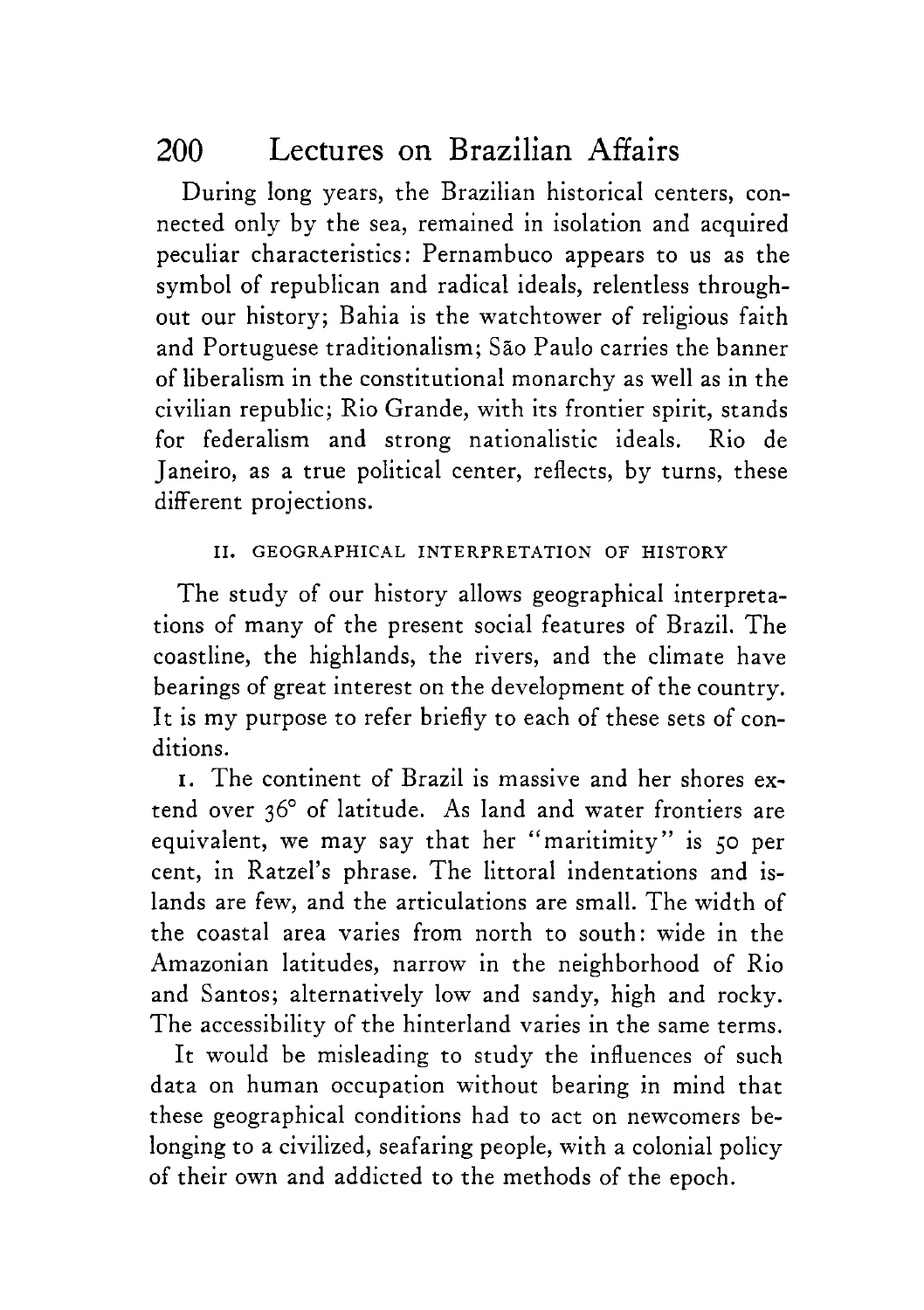The northern part of the country was occupied in turn by European seafaring peoples, the Portuguese, the Dutch, and even the French. The only ones that tried to develop inland resources were the Portuguese; the others had more commercial purposes and did not overstep the fall-line of the Atlantic rivers. These social elements, however, had to keep contact with the mother country. I suppose a native civilization would have been of less importance to it.

That fact helps us to understand the peripheral colonization which characterizes the first period of Brazilian history. This phase may be called the period of "hem colonization." "Thus, for nearly two centuries," says an early Brazilian historian, Vicente de Salvador, "the colonists went on scratching the coast like crabs." The highway of communications remained for a long time the sea; even today, the usual connection between north and south is still the sea.

As a political consequence of the peripheral or hem colonization we find in Brazil a striking application of the geographical law of "territorial continuity." Therefore, after the colonization of São Vicente and Espirito Santo, the connecting link, Rio de Janeiro, was founded; after Bahia and Pernambuco, Sergipe was needed; in the south, the occupation of Colonia do Sacramento led to the foundation of Laguna and Rio Grande do SUI. The law applies even when one of the terms of the series is foreign, as was the case with the French, where Maranhão led to the colonization of the connecting link, Ceará.

**As** an economic consequence, the soil and climatic conditions of the coastal fringe compelled the settlers to cultivate tropical colonial products. Sugar cane was the first staple product brought from the Portuguese islands to Pernambuco, São Vicente, and Bahia. Cattle breeding, tobacco, and Brazil wood were complementary industries. This was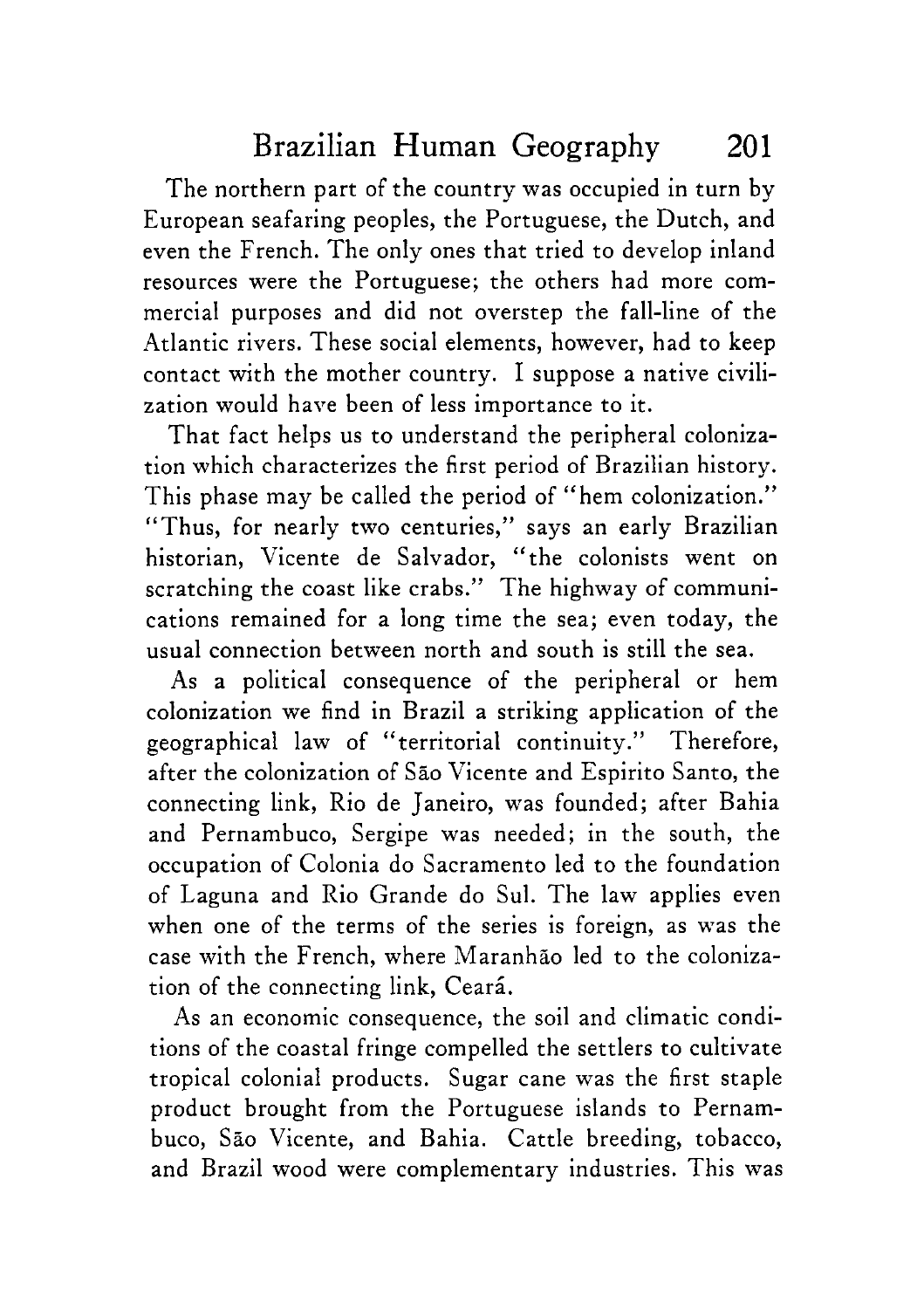the sugar period of our commercial history, and our output became staple in the international trade of Portugal.

The historical meaning of our coastal topography has had a far-reaching influence on our civilization. Even now, our great centers of expansion and irradiation are on the coast or within a few miles of it. Their history has the deepest roots in our past.

**2.** The second geographical phase of Brazilian history has distinctive features: the approach to the highlands and the conquest of inland mineral treasures. It leads us to the gold period of our economic history.

It is a common saying among us that "our altitudes redeem our latitudes": the Brazilian highlands of the "Atlantic Massif" grant us temperatures that the latitudes denied. One could as well say that Brazil is a gift of her highlands as Egypt is a gift of the Nile, the British Isles a gift of the Gulf Stream, or Glasgow a gift of the Clyde.

The Brazilian Massif is a geographical complex of a core of ancient rocks, overlaid, in parts, by newer sandstone. In the group of schists, quartz, itabirites, and limestone, it contains rich deposits of gold, iron, manganese, lead, etc. Extensive areas of the interior are still unknown, although the principal rivers, Araguaya, Xingú, Tapajoz, and Madeira have been explored several times.

There is a marked contrast between the northern part of the Brazilian mountain ranges and the southern part. The contrast has bearings in political and in economic national life :

**a.** The Chapada Diamantina in Bahia and the Borborema in the northeast are much farther from the seashore than the Southern System of the Serra do Mar and Serra Geral; and more ground is thus yielded for cultivable plains in the north, where the fall-line is more inland.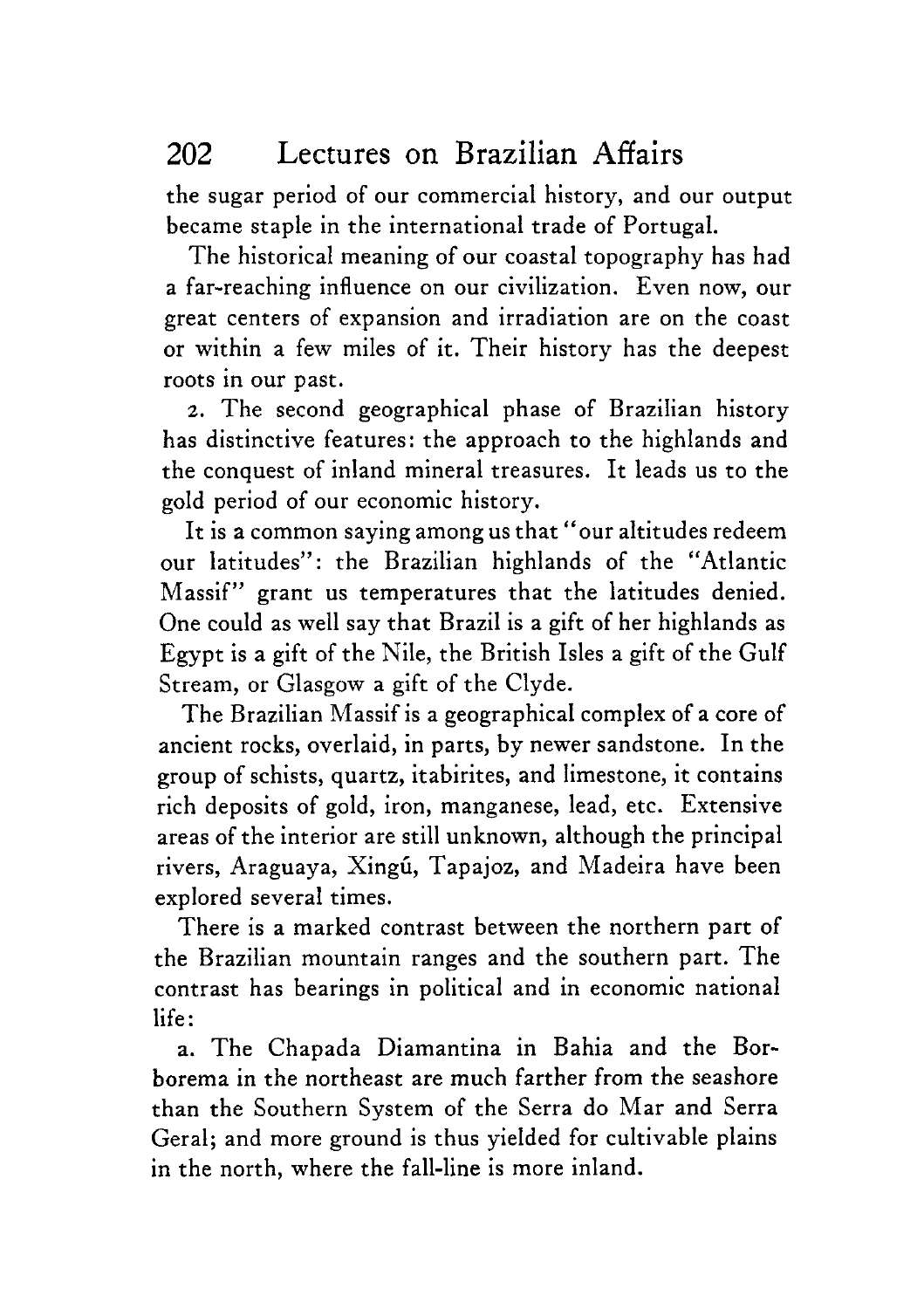b. The average altitudes of the southern ranges are more pronounced, though three thousand meters is seldom reached. The passes are few, higher, and therefore more important than in the north.

c. The direction of the ranges in Rio, Sao Paulo, Parani, and Santa Catharina is almost parallel to the coastline, whereas in the northeast directions are different, but generally coastwise, thus opening highways towards the interior. Instead of being a barrier, as in the south, the more accessible system of the north affords natural roads of penetration.

d. The general aspect of tableland in Parahyba, Pernambuco, and even Ceará has a peculiar flat sandstone shape with bushy vegetation and rainless climate; it contrasts with the crystalline, half-orange, round features of the Rio-Minas-Sao Paulo relief endowed by heavy summer rainfall with forests and grasslands.

These two environments have acted differently on the colonists; two cycles could perhaps be distinguished for the sake of simplicity: one with Pernambuco as its center, the other with Sao Paulo as irradiating point.

Hundreds of Tupi tribes were found by the pioneers. In the south they were met on friendly terms; in the north they were driven back by the whites. In Sao Paulo, the Indians were protected by the strong barrier of mountains, and the Portuguese had to come to terms with them until they were allowed to climb up the highlands, where they were received as guests and could settle at last. The marriage of the adventurer, Juão Ramalbro, with an Indian chief's daughter was a striking episode of that attitude. In the north, the intention of subduing the natives was evident from the beginning, because it was easier to get at them.

The penetration of the northeast led the colonists to **ex-**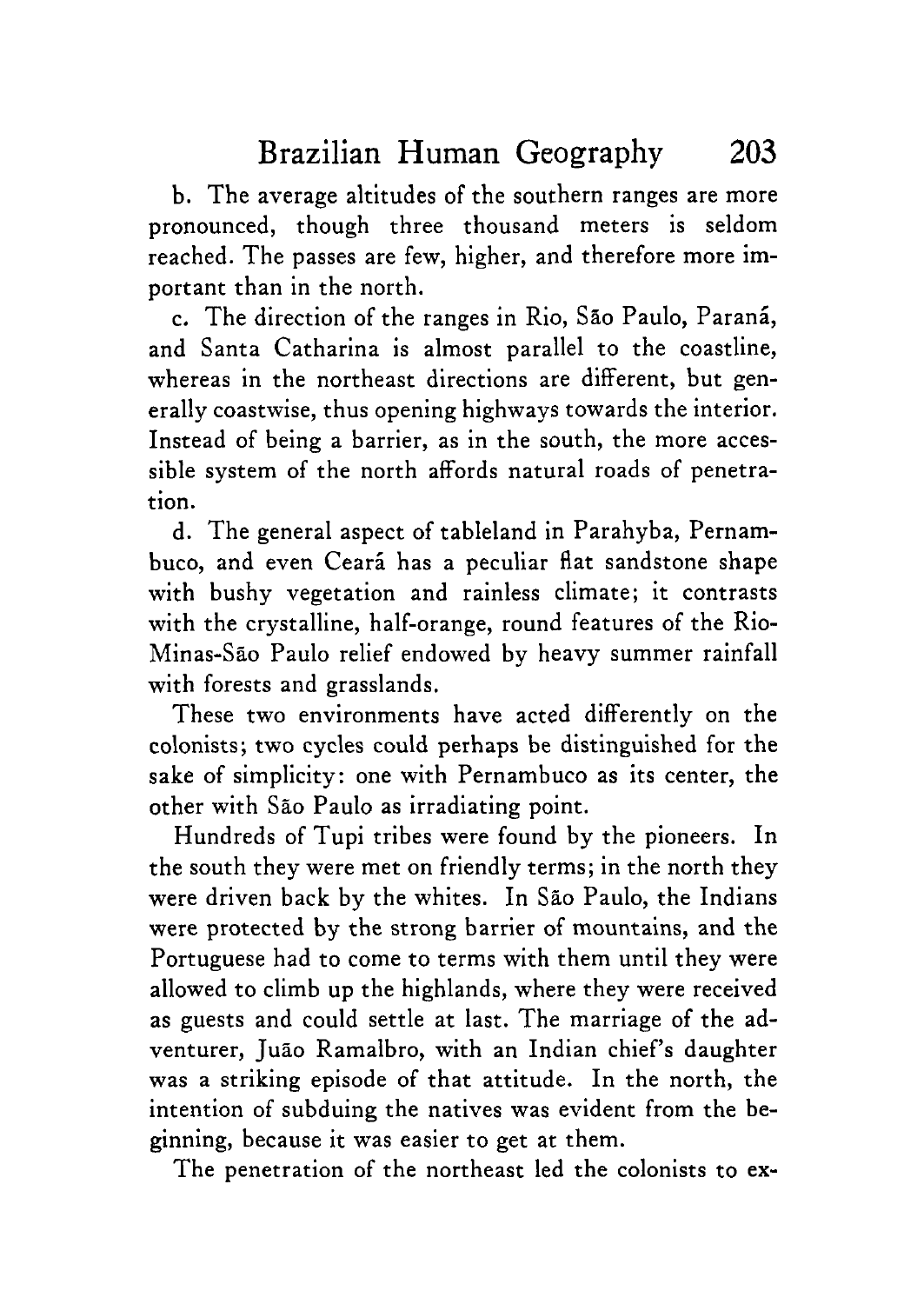pand cattle breeding and draw from the accessible "sertao" their own supplies. The south remained rather agricultural and, at the beginning, was held by small landed proprietors; the north saw the first developments of large colonial estates.

The second part of the sixteenth century was devoted to the defense of the new colony. For that reason our coastal towns were located at the entrance of harbors protected by rocks, as fortresses: Bahia and Rio de Janeiro, for instance, where the government was established in turn.

Becoming Spanish, the Portuguese colony got into the Spanish colonial entanglements and suffered from the great struggle for the liberty of the seas, between the Dutch *mare liberum* doctrine and the Spanish *mare clausum* monopoly.

During the Dutch occupation, after 1630, the economic necessity of conquering more inland pastures, of subduing the relentless Cariris Indians, and especially of organizing for defense against the Dutch, who dwelt on the coast, made the hinterland of Pernambuco a center of resistance. It was the most dramatic episode of our history: we had to fight for ourselves, for our faith and our language, for our laws and traditions, for the Latin race; from the Peninsular forces we had scarcely any help. After twenty-five years of struggle, we were able to oust the Dutch from our shores! We had started as a handful of planters and cattle breeders, colonists of a colony of Spain, and we woke up to find we were a country; it was the birth of our Nation, for our victory of 1654 over the Dutch gave us consciousness of our nationality and sealed our political unity. Spanish America had no such powerful external foe to struggle with: perhaps that is why Bolivar's dream of unity never came true.

With the colonization of the São Paulo highlands by the diplomacy of the sugar planters of Sao Vicente, and the colonization of the Borborema interior by the armed con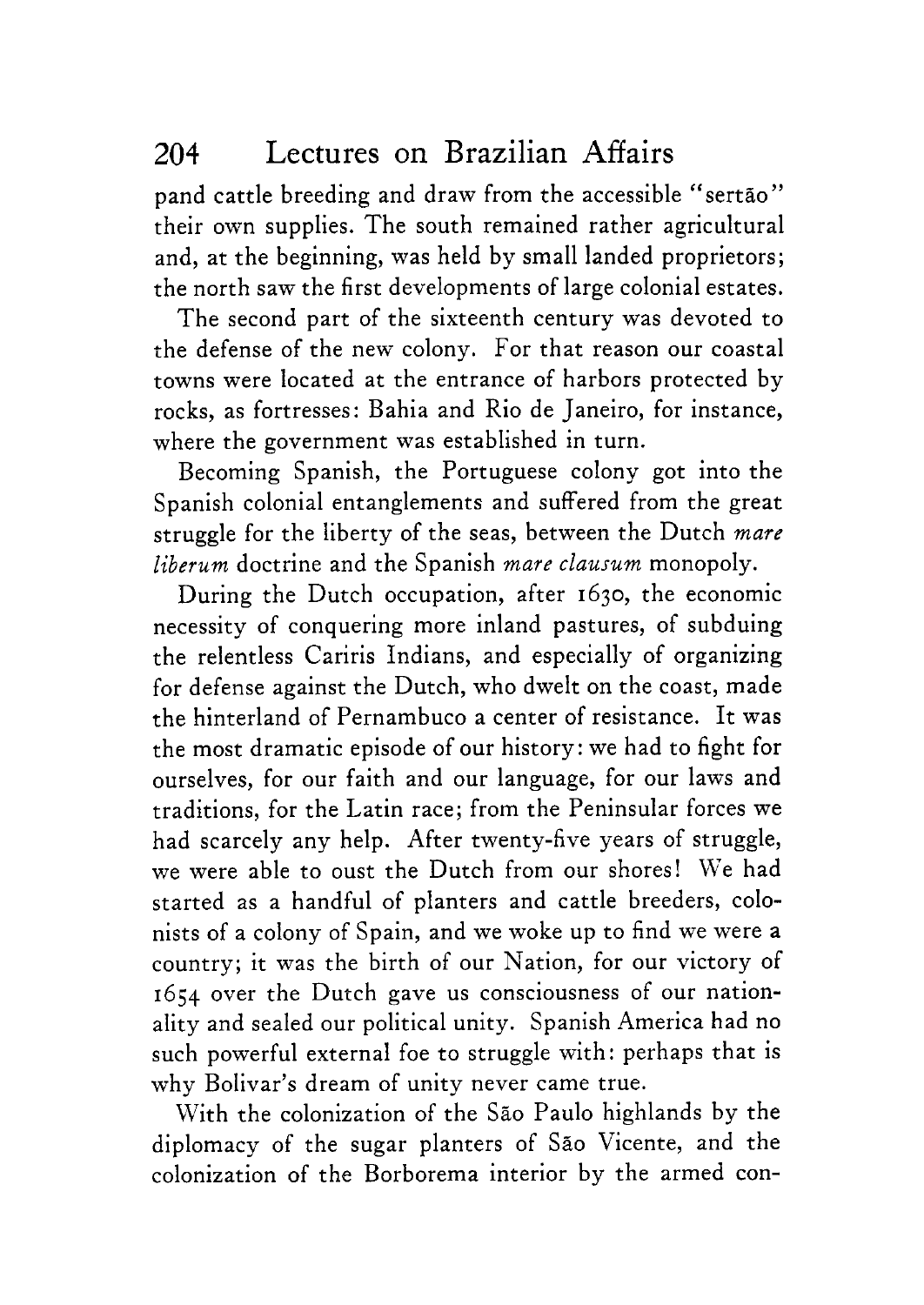quest of the northern cattle breeders, the historical significance of the coastal mountain ranges seems to fade. But the importance of the Serras is still great and far-reaching in the economic story of the country.

3. In the second part of the seventeenth century and in the eighteenth, the part played by a third geographical element, the rivers, is of paramount historical importance. These are the centuries of the Brazilian rivers.

The needs of the cattle breeding industry in the north, the labor question leading to the enslavement of Indians in the south, and, later on, the lure of precious stones and mines, attracted populations to the interior.

Curiously enough, with the exception of the Amazon and the River Plate systems, there are no rivers navigable for any considerable distance from the sea; as a rule, the fallline is not far inland. The Sao Francisco, for instance, offers **185** miles from its mouth to the first fall; the Parahyba has about 60 miles navigable in its lower part. If many Brazilian coastal centers are located at the mouth of a river the fact is chiefly due to the opportunity of free access to the sea where a river breaks the land barrier of the shore.

But most of our rivers have a navigable upper stream on the highlands and lead the way inland, as the Sao Francisco, which has a remarkable stretch of 830 miles on the plateau, and as the Parahyba and also the Tieté, the great river that flows from the neighborhood of the coast towards the Paraná.

The great rivers of the interior played a considerable part in the history of Indian pre-Colombian migrations from north to south and from south to north-the Tupis used freely the Tapajoz and the XingG.

Penetration of the interior by way of her rivers opens another period of the history of Brazil: the era of the  $bandeirantes.$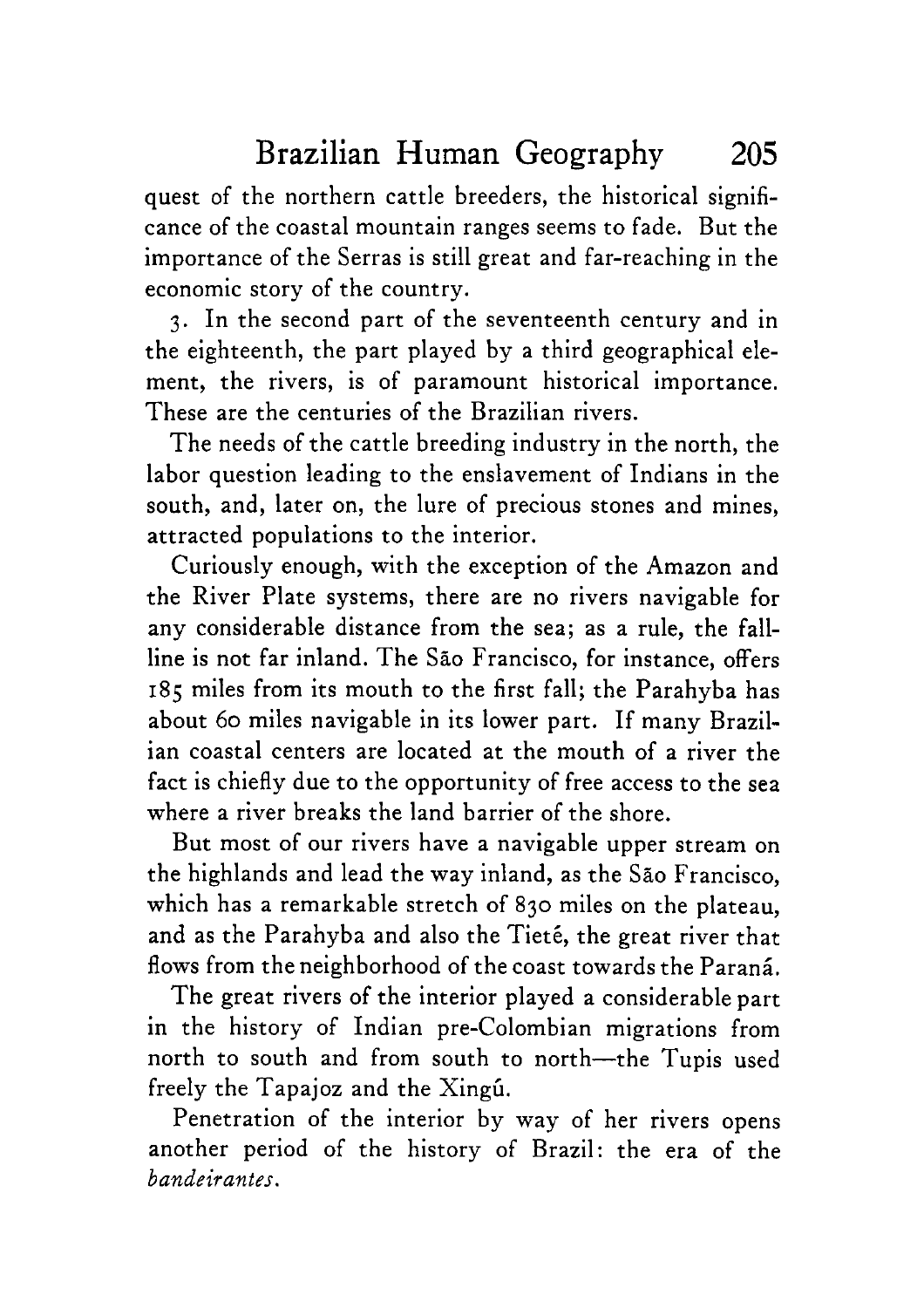The *bandeira* or "banner" was an armed expedition formed of bands of fifty or more men with horses, mules, civilized Indians, monks, and slaves, for the purpose of reaching unknown districts and capturing Indians, for manual labor was already lacking in the Portuguese colony.

The *bandeiras* of Sao Paulo, the most famous of all, used to follow down the river Tieté to reach Matto Grosso and Goyaz, or to follow the Parahyba down to cross the Montiqueira ranges and reach Minas Geraes. The *bandeiras* of Bahia followed up the Sao Francisco aiming also at Minas Geraes. But it was not until the last years of the seventeenth century that gold was actually found in the district at Caet6, in Minas Geraes.

The lure of gold and diamonds has been a powerful factor in the economic life of the Portuguese colony as well as in its social development, and thousands of male negroes were bought in Bahia and taken to Minas where they mixed with white adventurers and Indian natives. This explains why the black element of our population is scarce in the inner parts of the country, where it has been ethnically absorbed by the stronger mamelucos element.

An important part in our history is taken by the paulistas, or *bandeirantes* of Sao Paulo, to whom we owe the extension of our far-western limits. They attacked even the Indians of the Jesuit missions, on the Upper-Paraná and middle Paraguay; they reached Bolivia and Peru in 1649 and 1662. Towards the north, they followed the Sao Francisco and settled in Piauhy.

A contemporary historian, Jog0 Ribeiro, has written that the Sao Francisco River has been the highway of Brazilian civilization: mining and cattle breeding, the two main peopling factors, were united by its stream, the connecting link of north and south, the "truly Brazilian Brazil," as he says.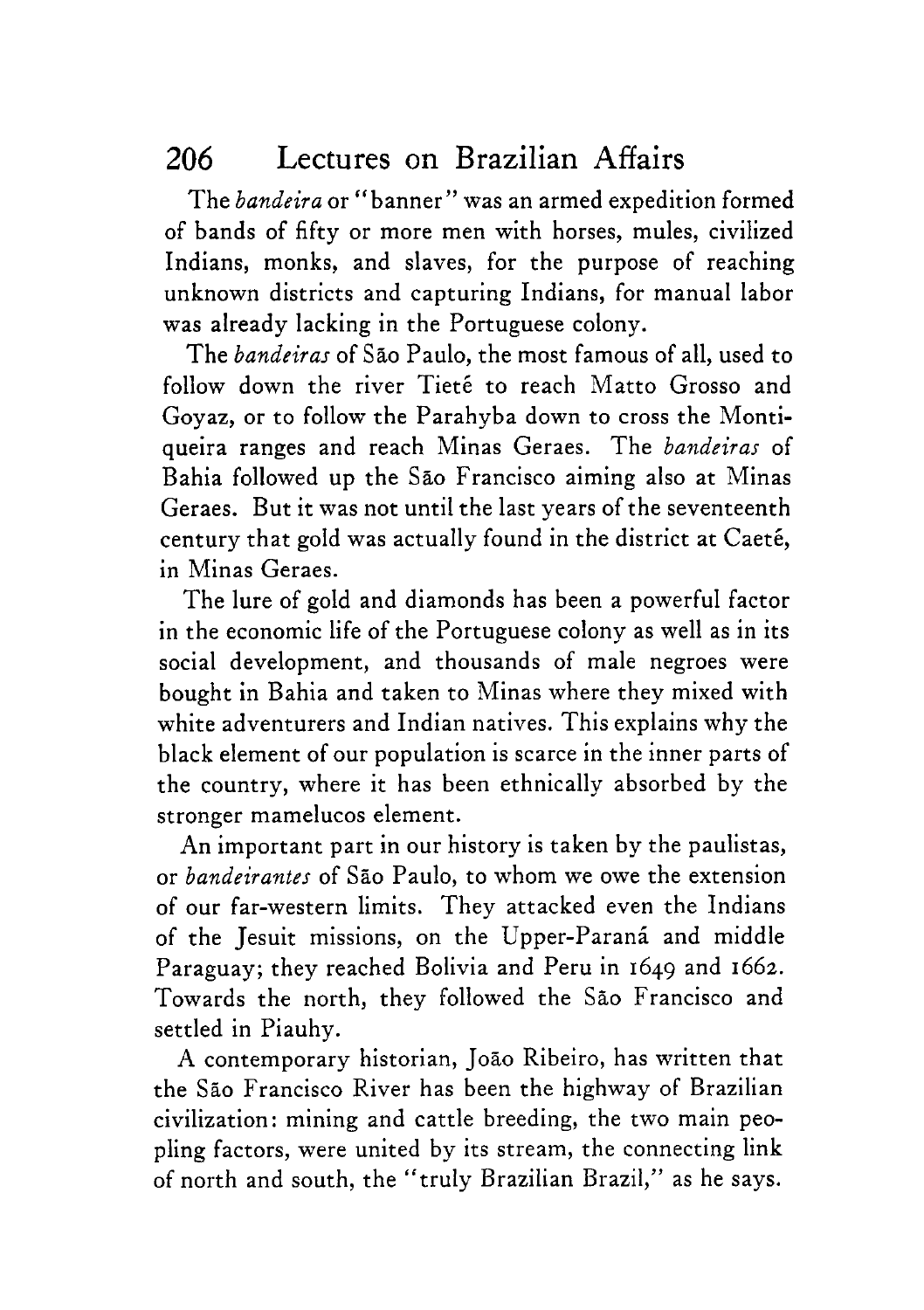Other writers, as Capistrano de Abreu and Euclydes da Cunha, have celebrated the river as the "unifying factor of our ethnological elements."

It would be useless to emphasize the importance of the Amazon and the River Plate systems in the penetration movement. The Paraguay has been for centuries the only natural way to our Matto Grosso, therefore we were very deeply interested in the freedom of its navigation. Our international policy in the River Plate led us to the occupation of Spanish-speaking Uruguay. In the eighteen-sixties, we were unfortunately also involved in the Paraguayan war.

In Amazonia, on the other hand, we find a striking contrast between two facts of anthropo-geography : the Amazonian forest is the greatest obstacle to human penetration, and the Amazonian rivers the greatest help to it, for their network of navigable waters carries ocean-going steamers sixteen hundred miles from the sea. Para was founded in 1616 as a fortress and so was Manaos in 1660. Colonization on the margins was taken up in the eighteenth century by Jesuits, Carmelites, and Franciscans. In the nineteenth century, the rubber trees attracted emigrants from Ceará, the so-called paroáras, fleeing from the periodical droughts of their province.

From the second half of the last century, railway building becomes a substitute for rivers and highways, and the historical rôle of the river system seems to fade accordingly.

**4.** It may be surprising to note that the fourth geographical element, the climate, has only recently been taken into consideration. The peculiar fact about it is that the first settlements in Brazil were not guided by any climatic conditions. No regard was ever paid to the heat or the drought in the early colonial settlements. The best climatic parts of the country, namely, the southern highlands and plains, were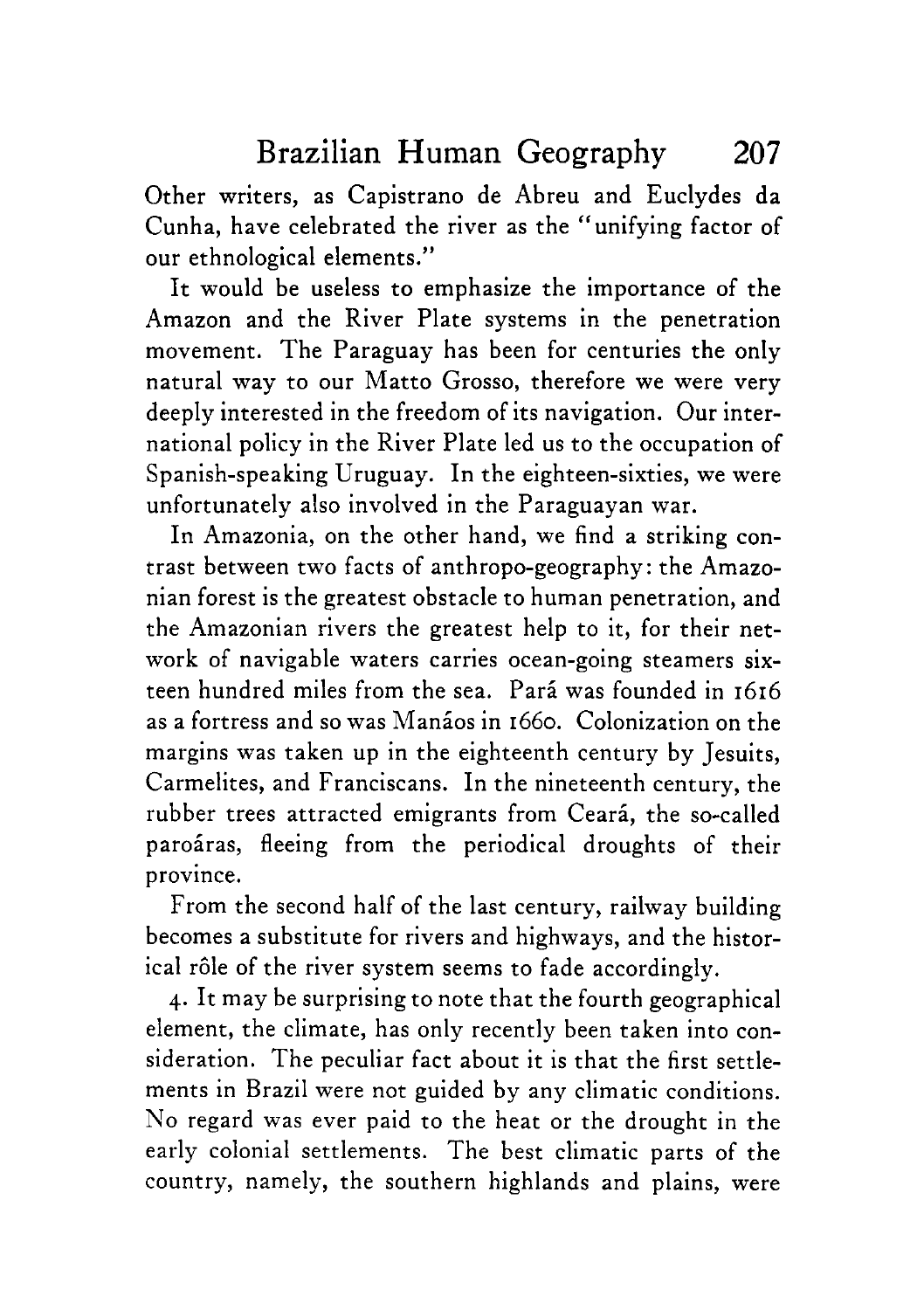then considered second-rate for colonization and the plains of the extreme south were occupied merely for military purposes in the middle of the eighteenth century.

Early colonial Brazil was tropical. Later on, in 1763, the capital was removed from Bahia to Rio de Janeiro, and the leading political forces found their field of action in subtropical Brazil. With the twentieth century the shift of economic, if not of political, interest is still southwards. Through colonization with European elements, the southern part of the country increases every year in economic importance.

The heat and dampness of the equatorial forest, on the Amazonian rivers, is not unbearable, but does not seem suitable for large-scale plans of European settlement. Colonization by northeastern elements, already acclimatized as we saw in the case of the paroaras, is far the best plan. Thus the two equatorial districts, the semi-dry northeast and the super-humid Amazonia, are happily complementary to one another.

In the southern temperate part of Brazil, as well as on the tropical highlands, the chief social facts connected with climate and vegetation belong to our contemporary history and chiefly to our immigration policy.

J. F. h'ormano has applied to Brazil Professor Turner's expression, "the moving frontier," meaning by it the economic expansion of the country within her political boundaries. It does not mean political expansion-we have no territorial ambitions-but the mere adjustment of existing territories to the economic life of the nation: internal colonization, the pushing of the economic frontier towards the political frontier.

Forward-moving elements of that advance are bound to connect their activities with climatic conditions and hy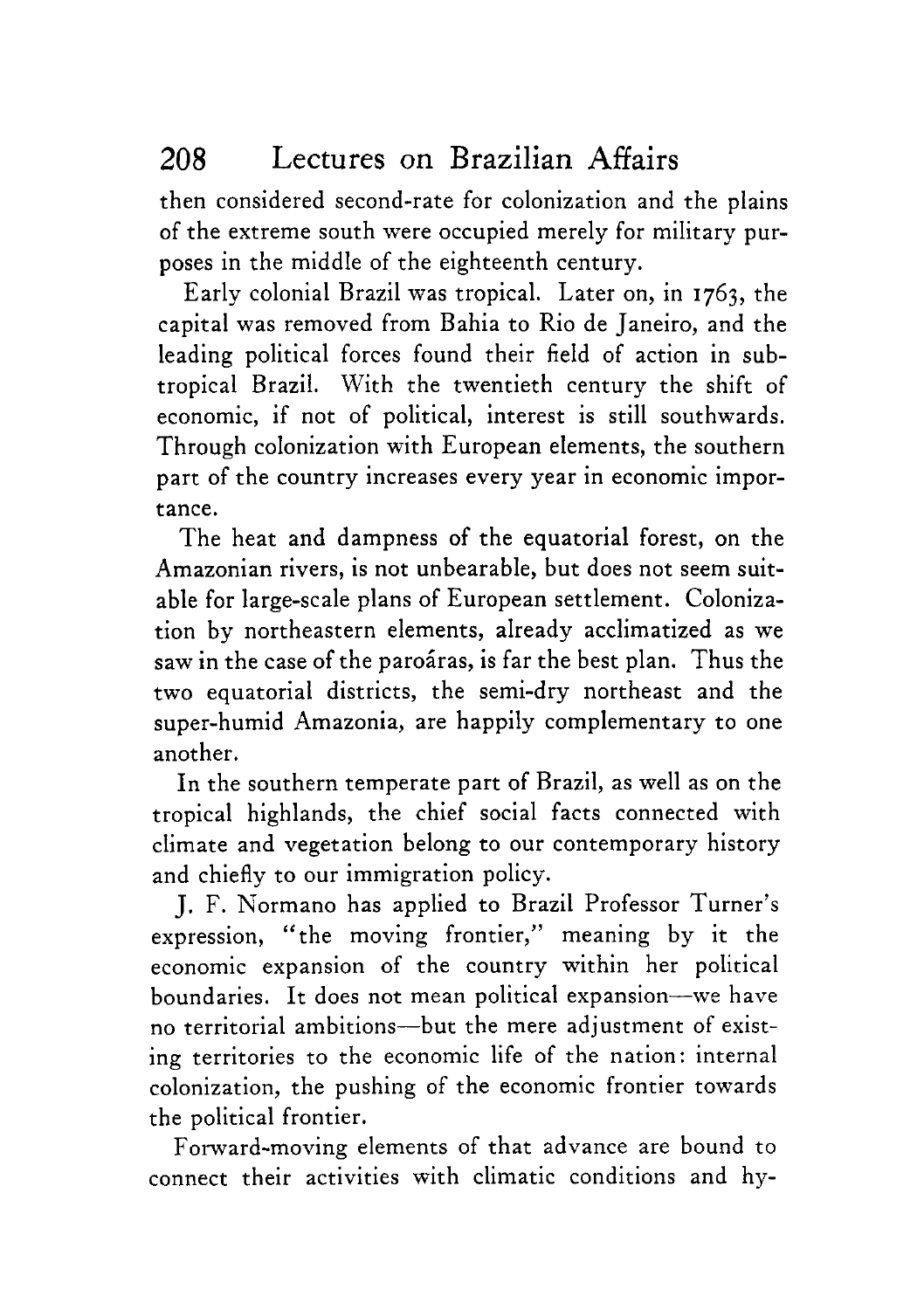Brazilian Human Geography 209

gienic relationships. This leads us to the immigration problems of the country.

#### 111. IMMIGRATION AND COLONIZATION

About five million immigrants have settled in Brazil since Independence was declared in **1822.** Of course every year there is also a variable emigration from the country, but it is comparatively small.

The most important ethnic element in immigration is the Portuguese, yet it has not been predominant in all periods of our colonization. In colonial times, the Dutch, the French, and the Spanish, as I said, had occupied parts of the territory, but they left relatively few biological or cultural vestiges. It was only natural that Portugal should desire to remove from her colony foreign competition that could threaten the conquest of the country. She feared religious dissidence as much as political variance. And she restricted native competitive industries according to prevalent standards of colonial economy.

Foreign influences came to bear only after 1808, when the Portuguese Court arrived in Rio, leaving Portugal to the Napoleonic armies. Brazil became in turn the center of a new kingdom. In November 1809, Don João, the Regent, authorized by royal decree the concession of land tracts or "sesmarias" to foreigners as well as to Portuguese. The previous year he had already opened the ports to international trade.

The first colony formed with alien elements was Nova Friburgo, organized in 1818, in the neighborhood of the capital. **A** few years later, in **1824,** under Emperor Pedro I, Sao Leopoldo was established in the extreme south, chiefly with German elements. During the eighteen-forties, private initiative was the leading factor in colonization. In São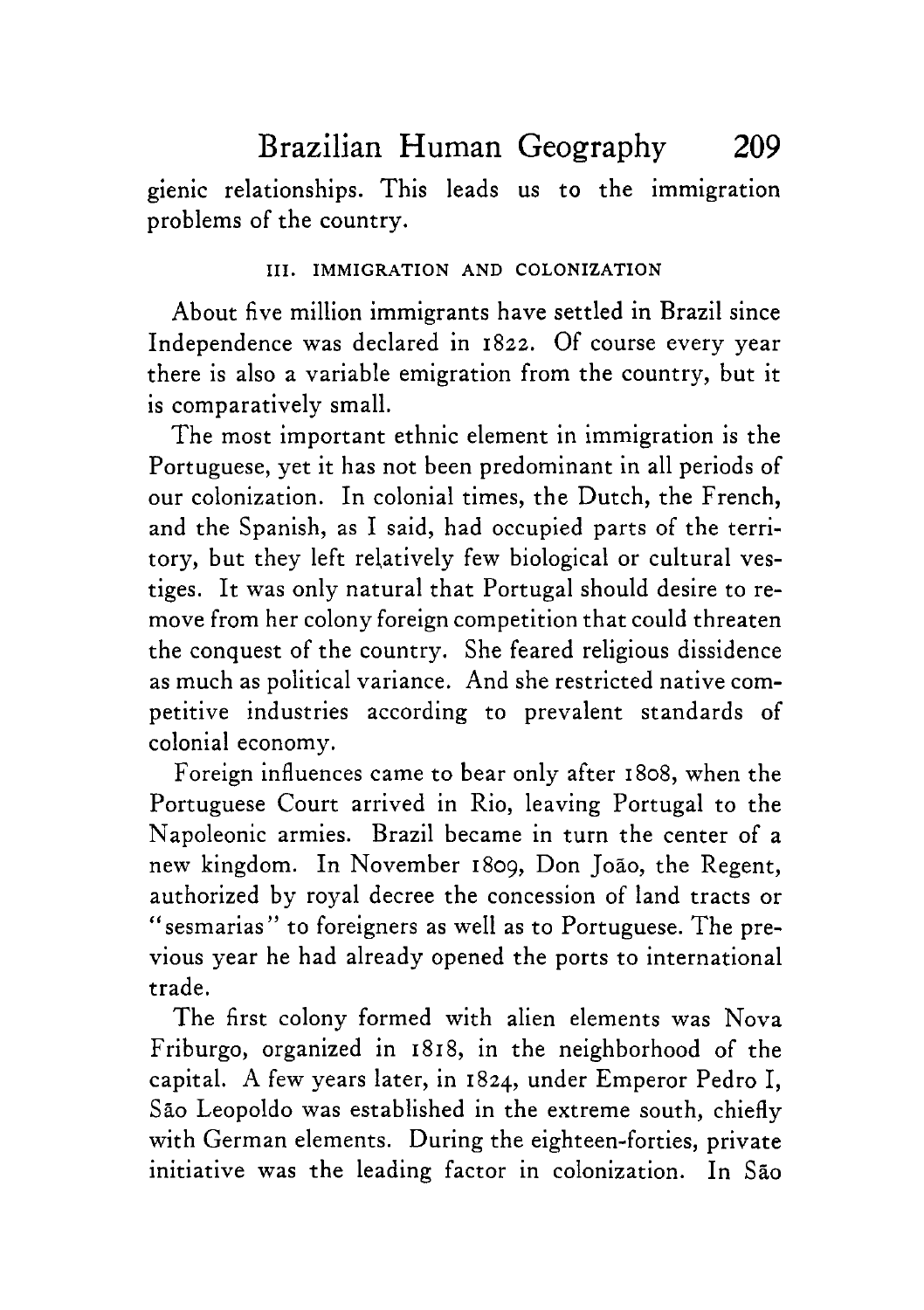Paulo, Senator Vergueiro started the slow process of substituting free labor organization for slave labor, thus paving the way to emancipation without friction, which was declared in **1888,** one year before the downfall of the Empire.

The policy of the Emperor, Pedro 11, was carried on by the Provisional Government, but the Republican Constitution of **1891** altered the situation, handing over property in land to the newly-formed states; thus colonization became also their business.

Only fifteen years later was a reaction felt in our colonization policy: the Federal Government took back the responsibility and reverted to the traditional policy. It was a new era of organization and outside propaganda that started thus in **1906,** under President Affonso Penna and Secretary Miguel Calmon.

**A** ministry of agriculture was established a little later. "Peopling of the Soil" became the slogan. New immigration laws were passed in **I907** and **191 I.** New colonial centers or "nuclei" were organized, but, we may say, not until postwar readjustment was the labor problem positively faced by the government. Labor was admitted in batches, almost without discrimination, so eager were we then to get numbers.

During the sixty earlier years of independent life, Brazil admitted half a million foreigners willing to settle on her territory. The twenty years that followed **1884** brought in free labor at an annual rate of ninety thousand immigrants. For the ten years that preceded the Great War, the annual average rose to about one hundred thousand; the ten years that followed **1914** record about half a million more aliens admitted. Since **1924,** nearly a million immigrants have been registered at our ports.

Immigration restrictions started in **1930,** and the Con-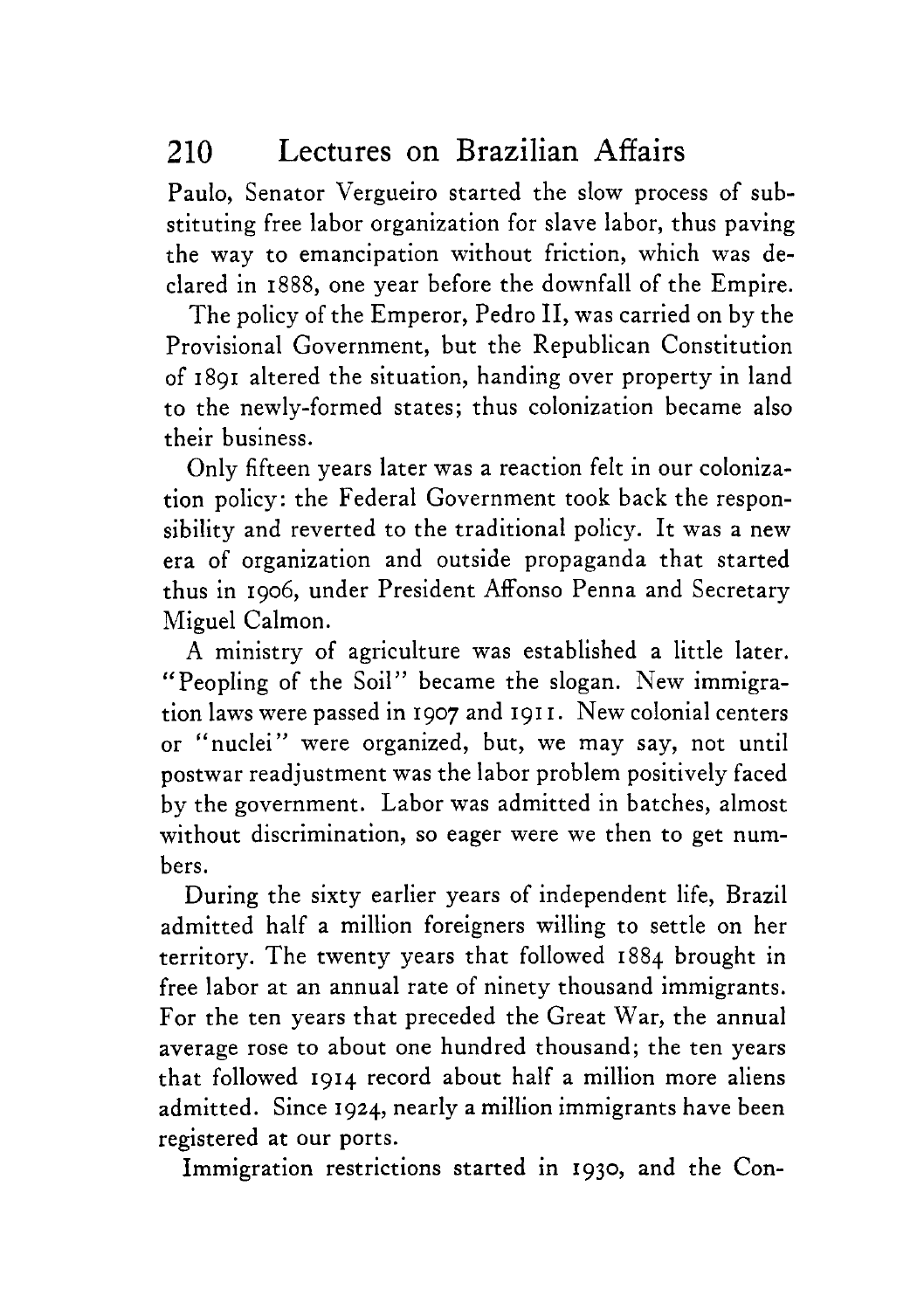stitutions of **1934** and **1937** adopted the quota policy followed in the United States ten years before. The purpose was not only to restrict competitive foreign labor and avoid unemployment, but principally to keep pace with a welltimed process of assimilation and national integration.

Brazil has started a new policy with the establishment of a National Council of Immigration. New enactments have been proposed to the government, especially in the year **1938.**  A rather important step was made in April **1939,** in connection with Portuguese immigration. As a desirable ethnical element to mitigate alien inflowing streams, the Portuguese were exempted from the quota restriction. In March **1940,**  the quota restriction was removed for citizens of the American Republics.

Of the immigrants landing in Brazil under the quota rate of **2** per cent, we note that nearly **35** per cent were Italians, **30** per cent Portuguese, **12** per cent Spaniards, **3%** per cent Germans; and that nearly 60 per cent of the total number of immigrants settled in Sao Paulo.

Among the immigration problems facing us lately and freely discussed in our papers, three questions have been conspicuous: the question of Japanese colonization, which, despite tremendous opposition, already incorporates a quarter of a million or so of subjects of the Mikado; the Assyrian colonization question, related to the proposed admittance of Irak laborers and cattle breeders of which the British wished to get rid in their mandated territory; and the question of Jewish refugees from Central Europe, who are being admitted in small groups.

We need labor, we want men to people our western lands. We are not raising a barrier to Humanity's ambitions and happiness, but we can no longer admit foreign elements without discrimination and thus endanger our national life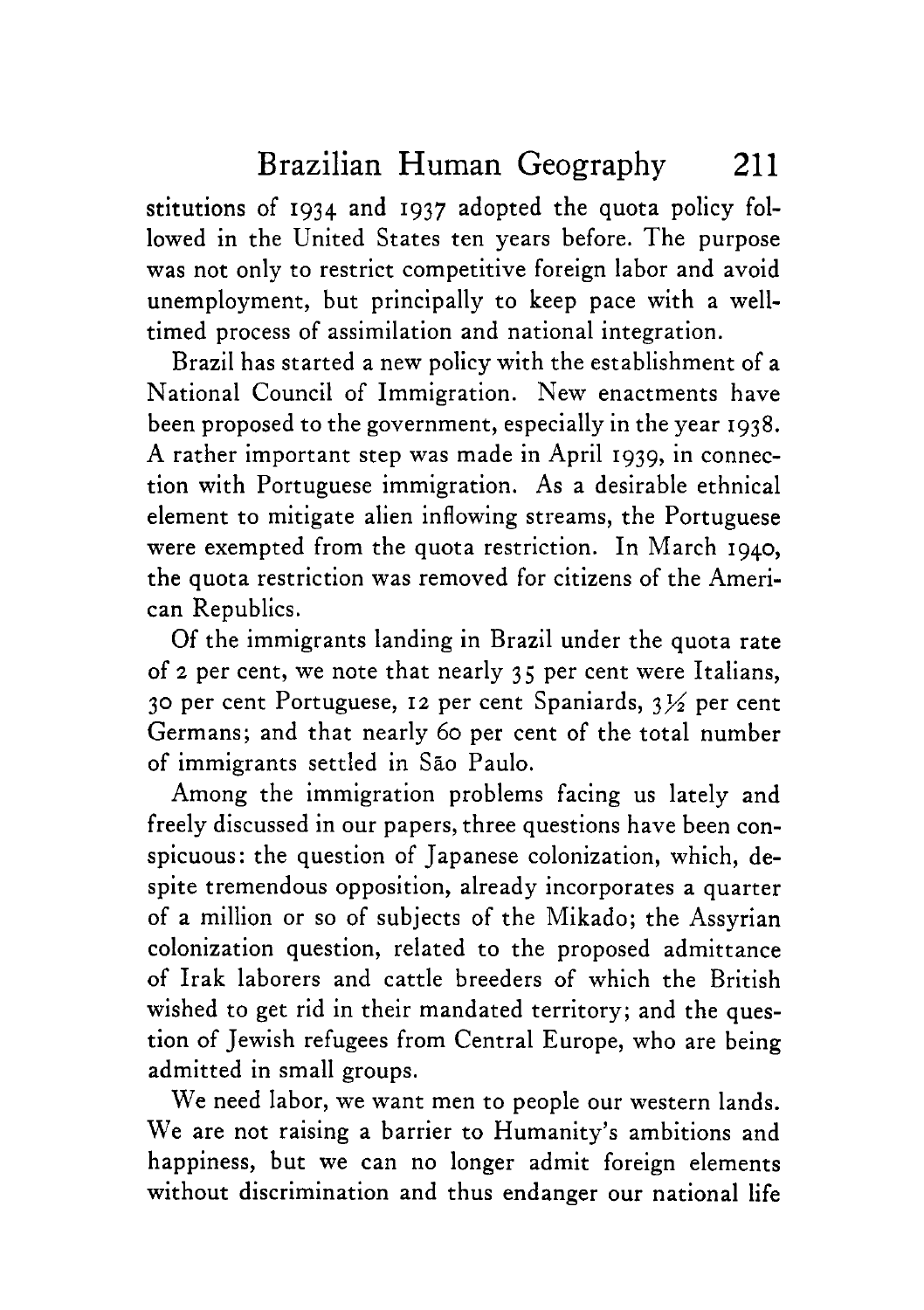by flooding our country. In the present turmoil of ideas, of interest, and rapacity, we are bound to have a colonization policy and to stick to it!

### IV. THE GREATEST CIVILIZATION OF THE TROPICS

In civilization Brazil leads the Tropics, and, as far as population is concerned, it is the first Latin country in the world. Our culture is of occidental origin and therefore bears many European features. The ties are still very strong. They differ in their nature according to whether their European source is Portugal, England, France, Italy, or Germany. Cultural traits have been transplanted, and in their new surroundings are developing new ways of thinking through which we feel ourselves more intimately tied to our American neighbors and especially to the United States, which we are learning to know better every year and for whose people we feel an ever-growing sympathy.

Still, material civilization is becoming standardized all over the world, and Brazil has not escaped this world-wide evolution. Therefore, the chief difference between what we find in that country and what exists in temperate and cold zones is restricted to diversity of natural resources in raw materials and foodstuffs. It is often repeated that if Brazilian economic history had to be told in a few words, just three of them would be enough to describe our past: sugar, gold, and coffee.

American sociologists emphasize, as a rule, the importance of what they call "cultural complexes." Sugar, gold, coffee, have been, in turn, cultural patterns, made up of material traits, food habits, social and family systems, property and legal forms. Even the State has been influenced by these patterns.

Before the World War the coffee complex was the central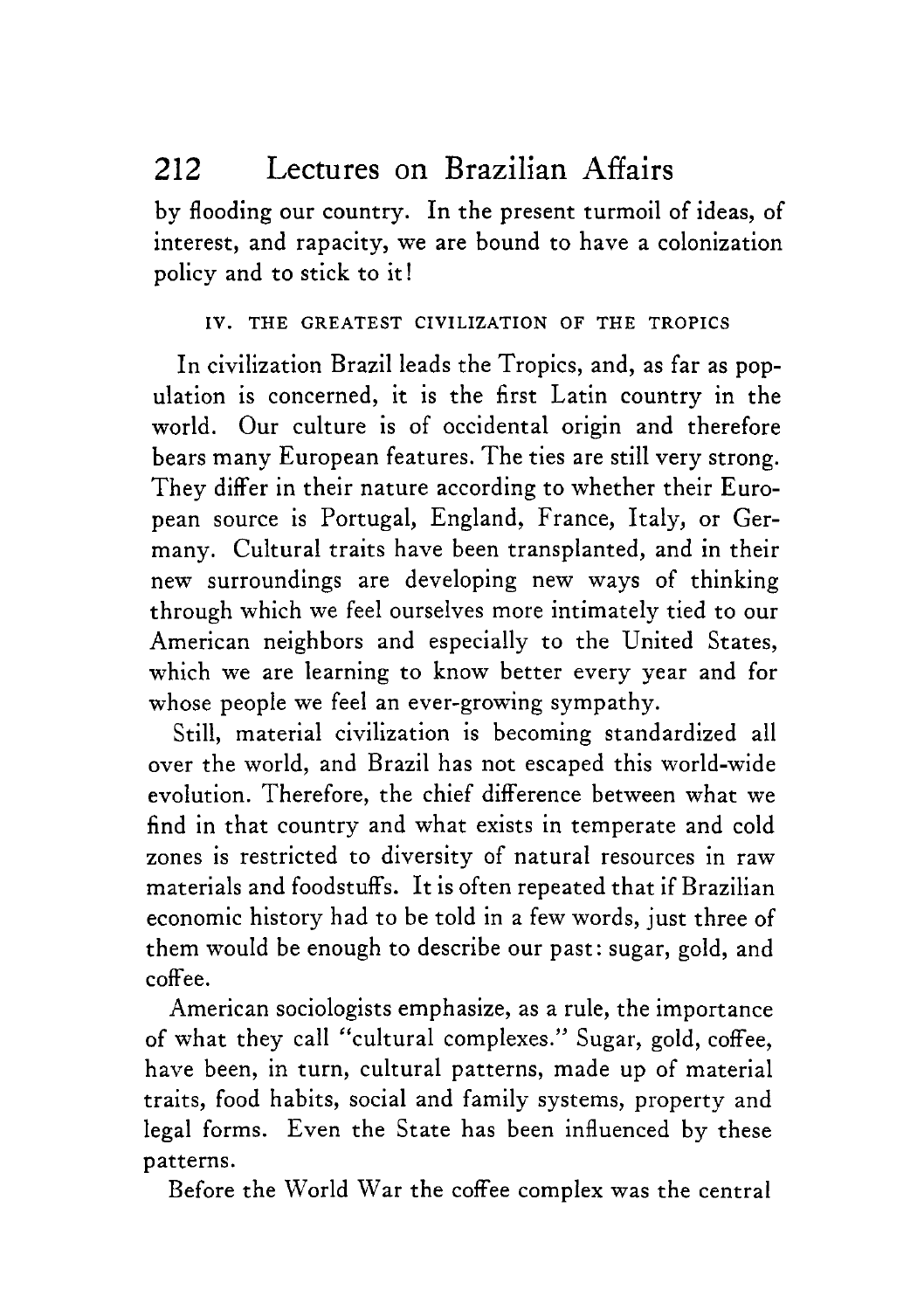cultural pattern, we may say, around which Brazilian economic life was organized. Coffee was directly or indirectly the determinant cause of activity, and Brazil was tied commercially, financially, and even socially to the condition of the international coffee market.

In the second decade of the nineteenth century, coffee did not represent more than 20 per cent of our exports; in the middle of the century its percentage was already 48 to **50.**  At the end of the century, it rose to 60 and over. Curiously enough, after the War, though the coffee complex was positively shattered, the percentage of coffee in Brazilian exports still reached **75** per cent in **1924.** Last year, with the new economic trends, it had fallen to **45** per cent.

Many changes were brought about by the War. At the outset, Brazil lost the trade of the Central Powers, which amounted to four million bags; later, the Allies and the United States restricted their imports of coffee. Brazilian rubber exports were also greatly curtailed. Under these conditions, Brazil was led to adopt diversification of crops. The different states, with federal aid, devised various means of propaganda: free instruction, distribution of seeds, transportation facilities. The result was a powerful stimulation to domestic production to supply food for Europe and also to become, on the internal market, producers of rice, corn, beans, meat, cotton, woods, and fruits on a larger scale. Thanks to geographical diversity, a great variety was thus introduced into Brazilian agriculture and, though the international importance of coffee was not impaired, Brazil was no longer " carrying all her eggs in one basket."

Under present conditions, we find a population of about forty-five million, with density of twenty inhabitants per square kilometer in eastern coastal states, supplied by internal markets for all foodstuffs and other essentials.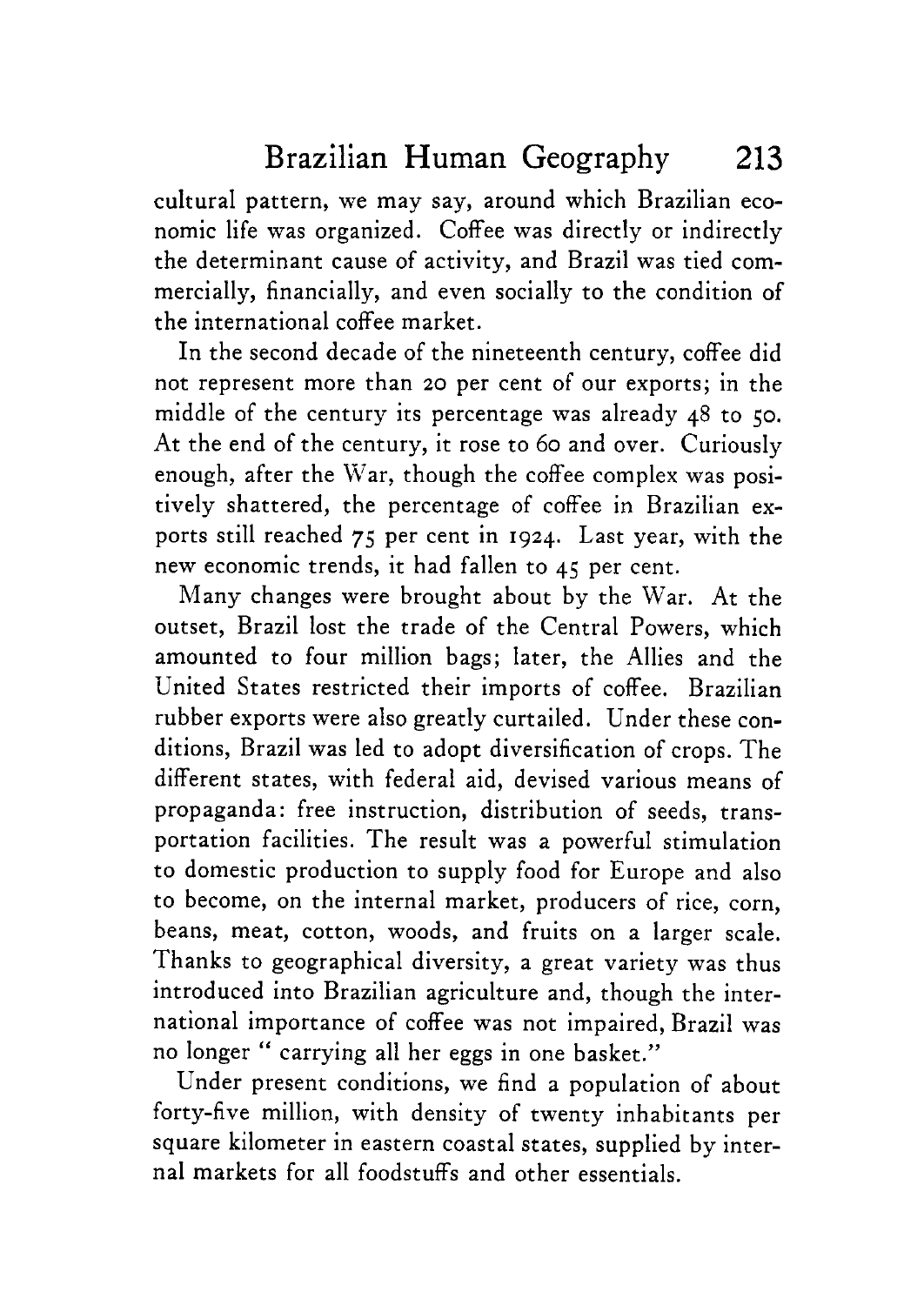The national diet for the lower classes and lower middle classes-black beans, rice, manioc flour, meat, fresh and dried, corn, and fish-is now entirely provided by home production, whereas at the beginning of the century huge quantities of rice were still imported from Burma and beans from Portugal. Of course the diet of the well-to-do is influenced by external conditions; wheat, cereals, wines, and certain fruits are still imported, though Rio Grande do Sul is already increasing her participation in home supply of these staple products.

The second problem in our question of self-support is the supply of raw materials.

Cotton has a rather interesting story in Brazil. **As** in the case of wheat, plantations were encouraged by circumstances arising from the American Civil War. It can be grown almost anywhere in this country. The progressive industrialization of the country and the demand in foreign markets were alluring conditions for cotton growing. Since the World War, production has increased from below 100,ooo tons to 456,000 tons-the amount recorded in **1937.** The annual output is divided between the foreign buyer and the home spinner, who needs an ever-larger share for his three million spindles. Most of the cotton mills are in Sao Paulo, Rio, and the Federal District. The woollen goods industry is developed in Rio Grande do Sul. Jute, silk, and fibers, chiefly imported yarn, are also worked in our industry.

Rubber is, in the economic history of Brazil, the glorious and brief episode of Amazonian prosperity. It attracted immigrants, as we saw, and determined in the nineteenth century a rush towards the north, such as the gold rush of the eighteenth century that penetrated Minas.

Timber, one of the country's greatest riches, is trebling its exports almost every ten years, after supplying the home market.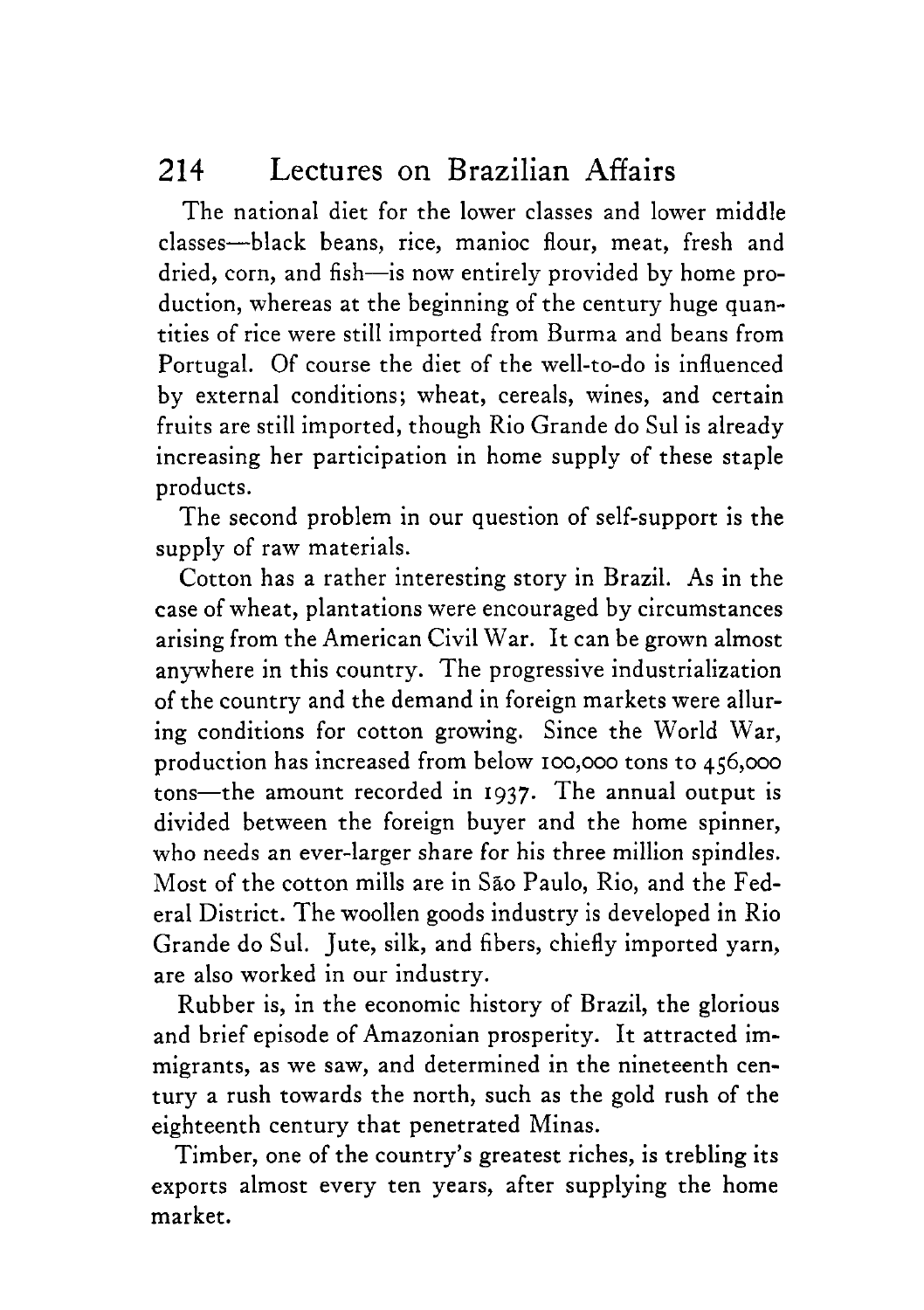Cement has as yet a very short history in Brazil, but important and promising. Ten years ago we were importing over half a million tons of cement, almost the total home demand. Today the home production has risen to half a million tons and imports have considerably declined.

Iron, coal, and petroleum are capital problems of our near future. The iron-ore deposits of Minas Geraes are supposed to be the greatest undeveloped reserves of the world.

The list of exports of the country includes many more products: on the one hand, cocoa, maté (the South American tea), sugar, fruits (oranges and bananas) and, on the other hand, such products as manganese, hides and skins, wax, and tobacco.

It would certainly be interesting to recall the history of each of the foregoing resources of Brazil, but we must conclude this discussion with some general account of our present economic situation.

#### V. THE **NEW** NATIONAL ECONOMY AND CONSTITUTION

There were, and still are, obstacles and hindrances to free and easy interchange of commodities in Brazil, nor has the task of overcoming such difficulties been a simple one. First of all, imperfect contacts by rail and road cause a certain isolation of the north from the south. In many promising zones, penetration is still difficult because of inadequate transportation facilities. Moreover, the lack of capital and of credit institutions hampers agricultural development to a great extent. There is a deficiency in heavy modern farming machinery. Some parts of the country face the further drawback of labor shortage. For all these reasons many of our natural resources are still unexploited.

There are, however, some striking advantages in our present economic position. In a large country of over three mil-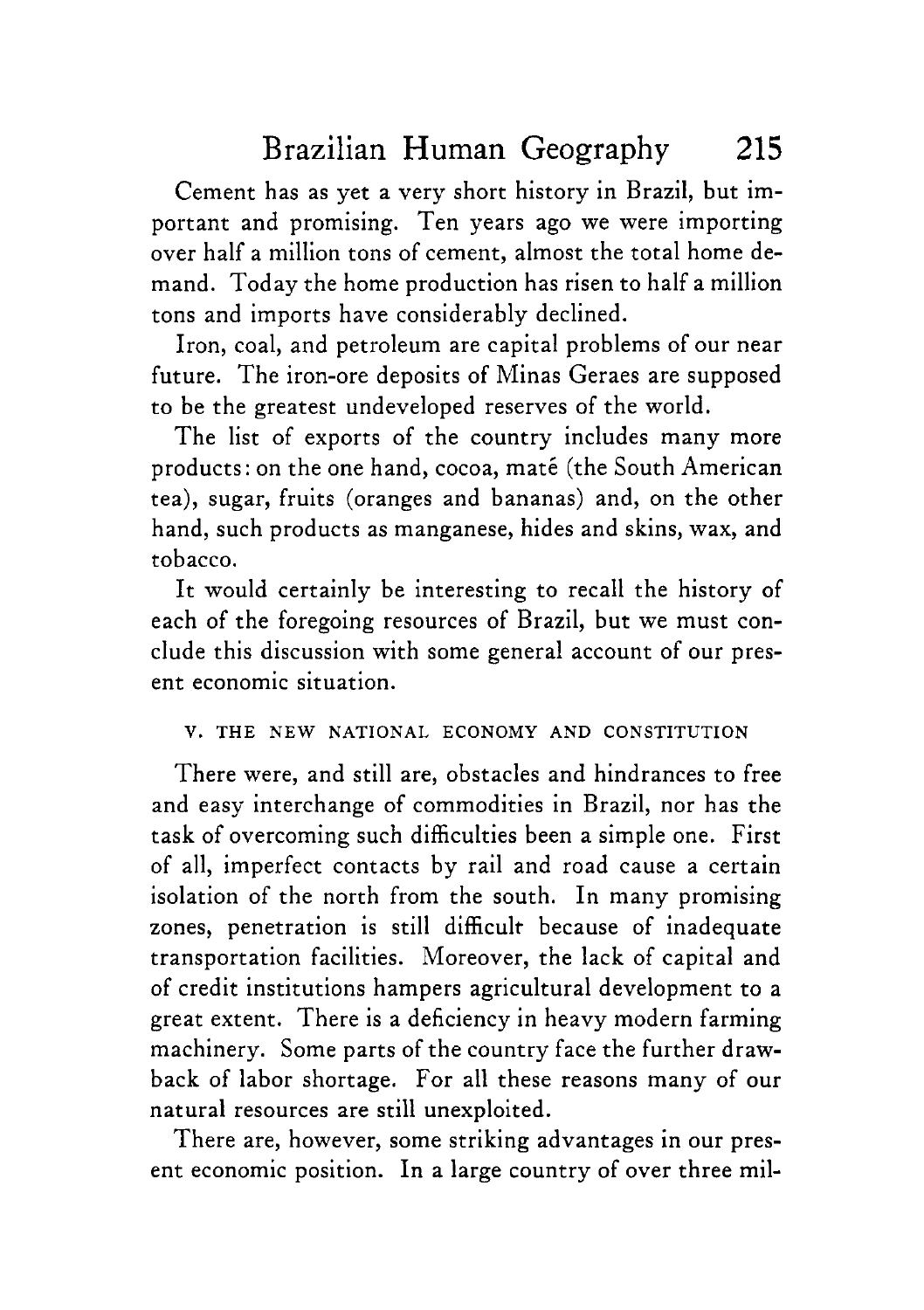lion square miles, there is a remarkable national unity disclosed by singleness of language, of religion, of traditions, of social structure, and consciousness of kind, if I may say so, for we feel strongly our insulation as the only Portuguesespeaking nation in the southern hemisphere.

Such national unity has worked for the perfect integration of Brazilian economy : regional diversity has merely revealed complementary resources, necessity of cooperation in social, political, and economic fields as well, with links forged by common interests. And the present phase of our history, which the friendly foreigner sometimes fails to understand adequately, might be described as the slow, but purposeful and sure, realization of such an ideal.

By keeping this in mind we may grasp the meaning of our new national economy as established by the Constitution of **1937** in which the "economy of production is organized in corporations as representative entities of national labor under the assistance and protection of the State " (Art. 140).

The new economic order is emphasized in the framing of the Constitution by the establishment of a Council of National Economy in close cooperation with the House of Representatives and the Federal Council. A very important part in economic initiative, guidance, and control will probably be taken by this powerful organization.

It would not be fair to gauge our present vitality in terms of export values, because we should consider our inland interchange, our coastwise trade figures, our raw materials and foodstuffs production, and our industrialization that is growing fast.

In conclusion, may I be allowed to quote some lines of a recent British Commercial Report :

Judged solely from the standpoint of foreign trade per capita of population, the criterion which overseas observers are naturally prone to